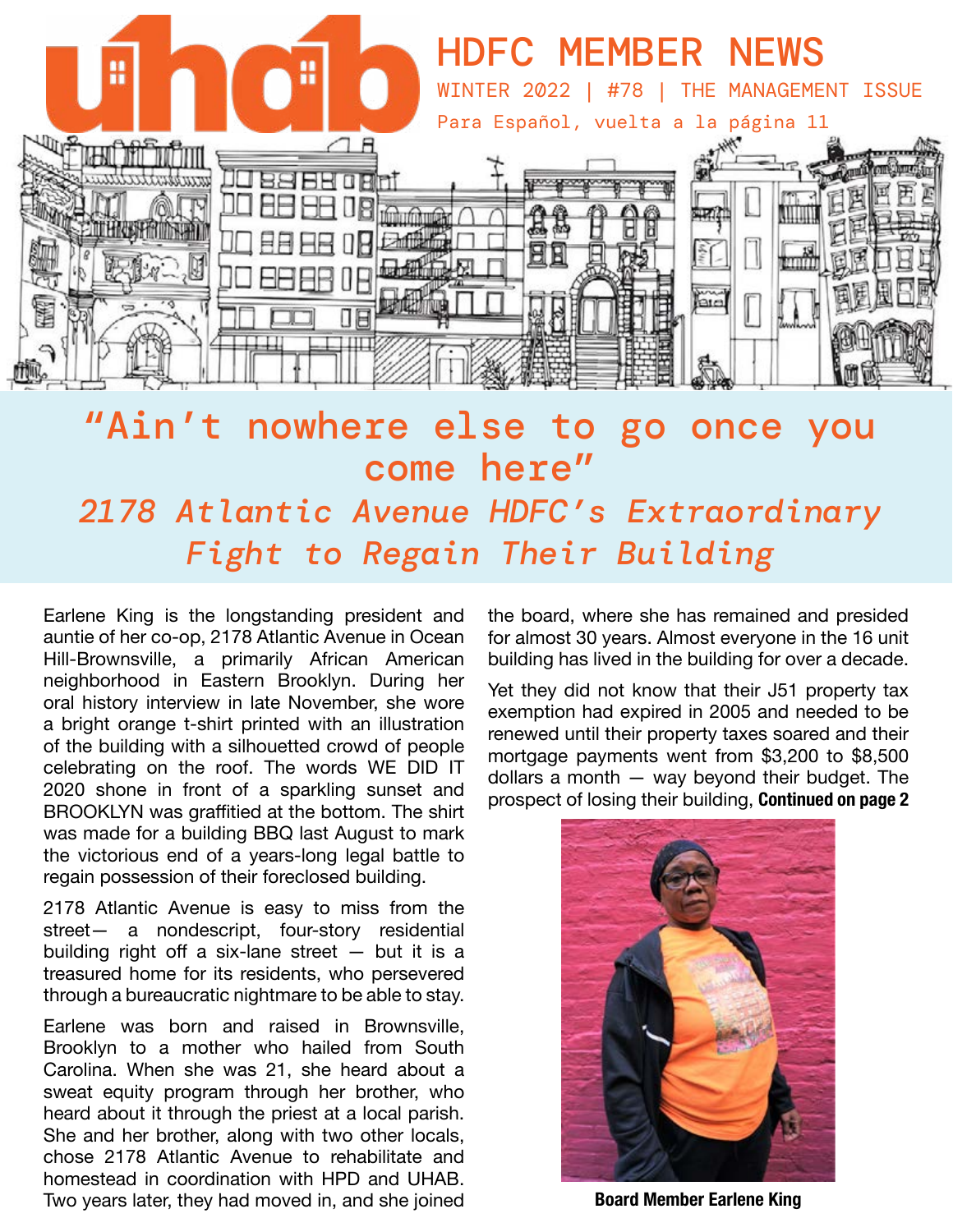# 2178 Atlantic Ave's Fight (Continued)

**Continued from page 1** which had housed generations of families, was unthinkable: "A lot of us were panicking because we didn't know our future," said Kayla, a co-op resident. "I think not knowing your future in terms of your home is scarier than not knowing your future anyplace else."

Earlene and Kianah Adams, a young mother born and raised in the building who serves on the board, led the entire co-op to save their home. Using their UHAB connection, they met a law professor at Brooklyn College who connected them with pro-bono legal counsel. The building went into foreclosure and was auctioned off to a real estate broker, who aggressively tried to harass them off the property. But after they made it plain to the judge that the building foreclosed not out of their financial negligence but from an unexpected change, the judge granted a 90-day stay on the property transfer.

They sought help from their local Councilmember Darlene Mealy, who renewed their J51 exemption and got them back-pay for the exorbitant amount that the city had overcharged, but the HDFC couldn't receive that money because they no longer owned their foreclosed building.

Earlene and Kianah filed for bankruptcy and spent a year going to court in person and virtually, totalling nearly a dozen court hearings to get their building back. Whenever they got a loan to accumulate enough money to buy back the property from the broker, he raised the price from 500,000 dollars all the way to 1.5 million. Their court battle, which the judge described as "extraordinary," finally ended in the summer of 2020 when they regained the deed of property.

Regaining their building required tremendous resources, including committed lawyers. "They were like, 'We're gonna make sure you guys are able to get out of this.' And they really did," Kianah said. She credited a broad coalition of actors their lawyers, councilmembers, Brooklyn College, Habitat for Humanity, UHAB — and then added, "And us! And us," she said, looking over at Earlene. "Because [there] was no other option. No was not an option."

Kayla credited the tight-knit culture that they had created in building. "I grew up here, even though I didn't live here," she said. "I lived in the towers [Atlantic Plaza Towers], but anytime I needed to cry or laugh, or Sunday meals, I was always coming over here." They've maintained a close atmosphere through keeping their doors open. "It's like an open door policy," she said. "Like, 'Do you have a problem? Knock on the door.' Nobody's scared." Kianah noted that while growing up, her friends always asked to have playdates at her place instead of hosting her. Non-residents would hang out on their building stoop. She suspected "something about the energy of this building" attracted others in the neighborhood.

Earlene noted that people who moved out would sometimes return and ask if they still had any empty apartments. But when they were thinking about leaving, Earlene tried to tell them: "Where you going?" Kianah nodded, "This is it." "Ain't nowhere else to go once you come here," Kayla chimed in. "You got the best neighbors."

*Have a story to tell about your co-op? Contact Reb at* [ngu@uhab.org](mailto:ngu%40uhab.org?subject=) *or 646-494-8467.*

*Is your building in danger of foreclosure, or struggling with high debt? Go to* [uhab.org/cip](http:// uhab.org/cip ) *to get help from UHAB.*



**Left to right: Kianah Adams, Kayla, and Earlene King**

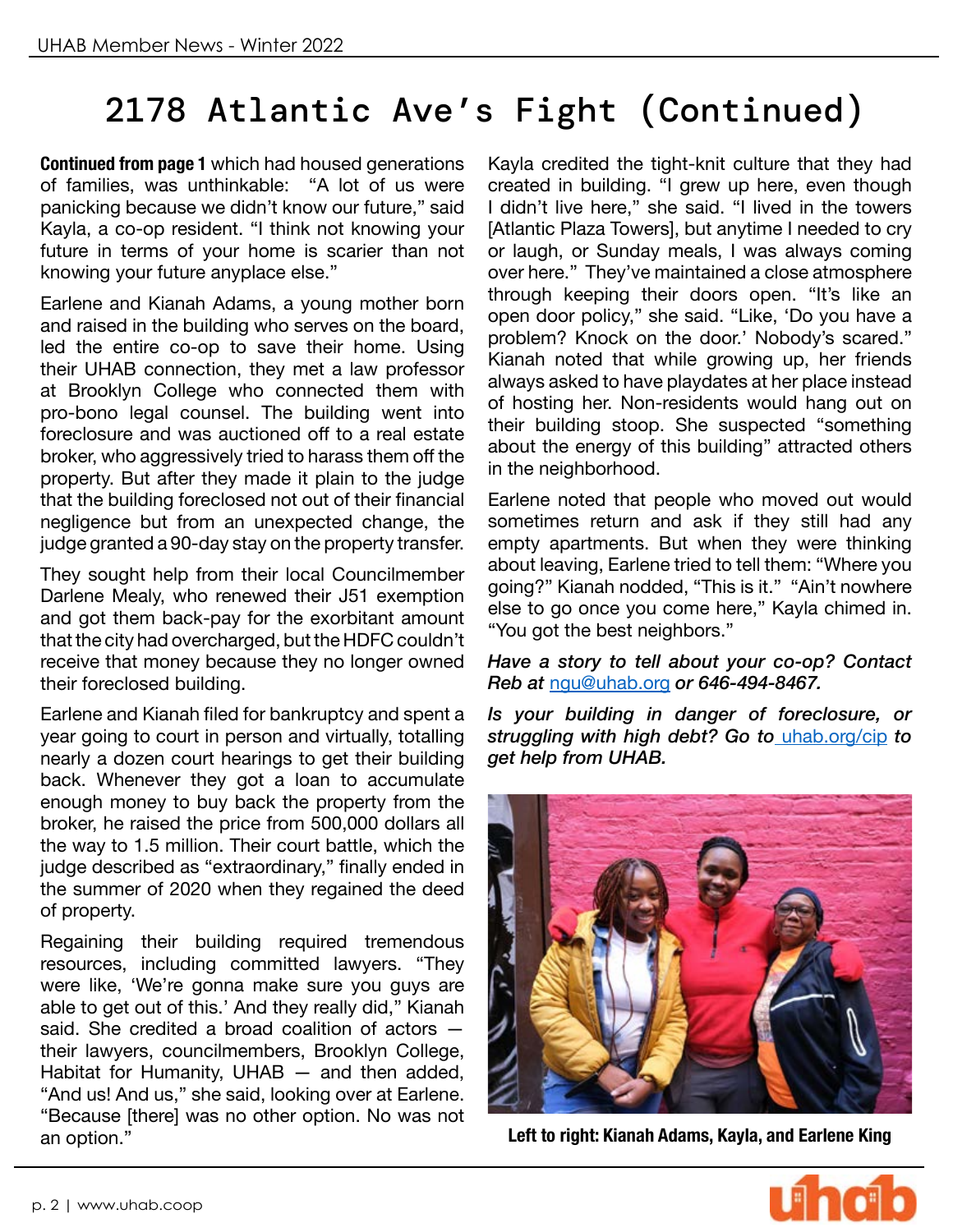## Ask UHAB: Succession in HDFCs

**Ask UHAB is our advice column for HDFC shareholders. If you have a question for our experienced HDFC troubleshooting team, email klein@uhab.org or call 212 479 3346.** 

#### Dear Molly,

An elderly relative who lives in an HDFC recently passed away. He didn't have a will. I would like to move into the building. Will I inherit the apartment?

Sincerely, Lost in Loisaida

#### *Dear Lost,*

Before you can do anything, you'll need to gain control of the estate. Contrary to popular belief and unlike rentcontrolled and rent-stabilized apartments, there are no official "succession rights" in HDFC co-ops. That's why we recommend that shareholders always have a Will. Even if you've been living in an HDFC for years with a parent, aunt, uncle, cousin, etc., you won't automatically have rights to the apartment unless your name is on the share certificate. Even if you are named in a Will, you do not automatically have rights to reside in the unit, you may only have a right to the value of the shares. Either way, you'll have to go to Surrogate's Court. If there is a will, you must probate the will and if there is no will, you apply for what's called "Letters of Administration" to become the administrator of the deceased's estate. It might be helpful

to have a lawyer, but it's not required. New York Legal Assistance Group (NYLAG) and Brooklyn Law School Clinic may be able to provide pro-bono services.

If your goal is to become a shareholder with the right to reside in the cooperative, you will eventually need a share certificate with your name on it, in addition to a Proprietary Lease. These two documents combined prove ownership and your right to reside in the building. But just getting control of the estate doesn't guarantee you can put your name on the share certificate and move in: you'll have to formally apply, which means you need to meet the income limits and meet any other requirements. Additionally, you may be required to settle any outstanding debt the estate has with the HDFC with regards to overdue maintenance fees, legal charges, and shareholder repairs paid by the HDFC. If you don't meet the requirements, you can still sell the shares through the normal channels, or transfer the shares to a relative provided that they meet the requirements. If you do meet the requirements, and are approved by the board you'll receive new ownership documents and you will become the legal owner of the apartment.

Good luck, and be sure to check out UHAB's class on wills and estates to learn more.

*Sincerely, Molly*

## Democratic Decision Making in Co-ops: Tips & Tricks

Democratic community control keeps co-ops healthy and strong. It means that no one person holds too much power or responsibility, so co-op members don't take on too much work and burn out. It also means that the co-op reflects the interests of all its shareholders, not just a few. Democratic community control doesn't just apply to housing co-ops;: from schools to banks to our energy grid, everyday people can control the systems that affect our lives. This creates more just and equitable institutions. Direct, democratic community control is one of the key demands of the Movement for Black Lives: "We demand a world where those most impacted in our

communities control the laws, institutions, and policies that are meant to serve us – from our schools to our local budgets, economies, police departments, and our land – while recognizing that the rights and histories of our Indigenous family must also be respected."

Running helpful and efficient meetings is one way to prioritize democratic decision making in your coop. While conflict and disagreement in cooperatives is normal, ensuring that all voices are heard and that your HDFC's meetings are efficient can help your co-op operate more effectively! **Continued on page 4** 

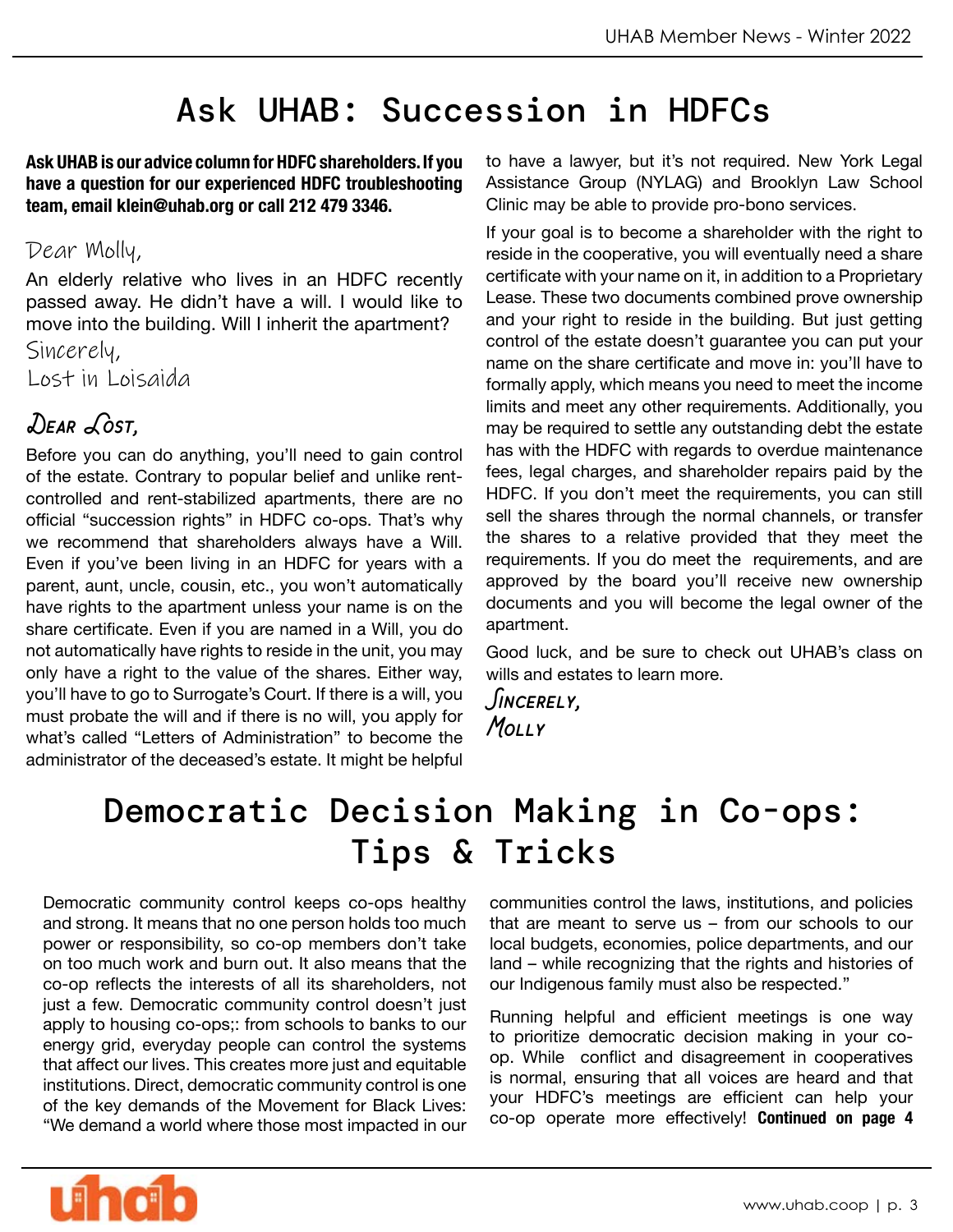## Democratic Decision Making (Continued)

**Continued from page 3** Here are some of our suggestions to make your meetings as democratic and effective as possible:

- 1. Always start on time. Do not repeat earlier parts of the meeting for latecomers (make them wait until after the meeting ends to be filled in). They will eventually get the idea and start arriving on time. Starting on time respects those who take the meeting seriously enough to arrive at the appointed time; starting late just punishes these same people and encourages further lateness.
- 2. Distribute copies of the proposed agenda at the start of the meeting— this encourages participants to keep track of which item is under discussion (copies should have been distributed earlier, but tenants may have forgotten them).
- 3. Vote to call the meeting to order. This encourages a more formal atmosphere in which tenants respect the meeting procedures.
- 4. Read minutes from the last meeting and vote to approve or amend them. Make sure someone is taking minutes forof the present meeting.
- 5. Review the agenda and take additions. Make sure the agenda is realistic. Allot a specific amount of time to each part of the meeting— meetings should not last more than two hours. If there are too many issues to be discussed, the chairperson must decide which items will have to wait until the next meeting.
- 6. Have brief but informative reports from officers and committees. General association meetings should always include a financial report from the treasurer. Questions may be asked during a report, but debate is not allowed. If tenants want to discuss a matter, they should put it on the agenda and not bringinstead of bringing it up during a report.
- 7. Old/New business. This part of the meeting should be reached within 20 minutes of calling the meeting to order— don't spend too much time reading the minutes and giving reports. Take the items one at a time; state the name of the topic and ask someone to introduce the issue and make any proposals.
- 8. One speaker at a time. Insist that people not speak until recognized by the chairperson. Seriously unruly or disruptive participants should be asked to leave the meeting and return when they are ready to respect others.
- 9. Stick to the order of the agenda. Don't allow people to bring up other topics. Insist that all comments be

directed toward resolving the item under discussion.

- 10. During a debate, remind the participants of how much time was allotted for the topic and how much has been spent. Encourage speakers to make specific proposals to resolve the issue. The chairperson often must end debate and ask for a specific proposal to be voted on in order to prevent long, aimless discussions.
- 11. Encourage participation. Ask for people who haven't spoken yet to comment. Actively discourage one or two people from dominating the meeting (this includes the chairperson).
- 12. Vote frequently. Every issue should be resolved through a voted decision or a vote to table until the next meeting (see parliamentary procedures below).
- 13. Conduct a brief evaluation at the end of each meeting to assess how the meeting went and how it might be improved.
- 14. Set a date for the next meeting.

#### 2022 NYC Apartment **Management Checklist** Exclusive for UHAB Members: Save 25%! **BONUS:** All buyers get access to every chapter NEW YORK CITY as a PDF.

**Use Code** "UHABSave" & Save 25%



https://bit.ly/AMC2022UHAB

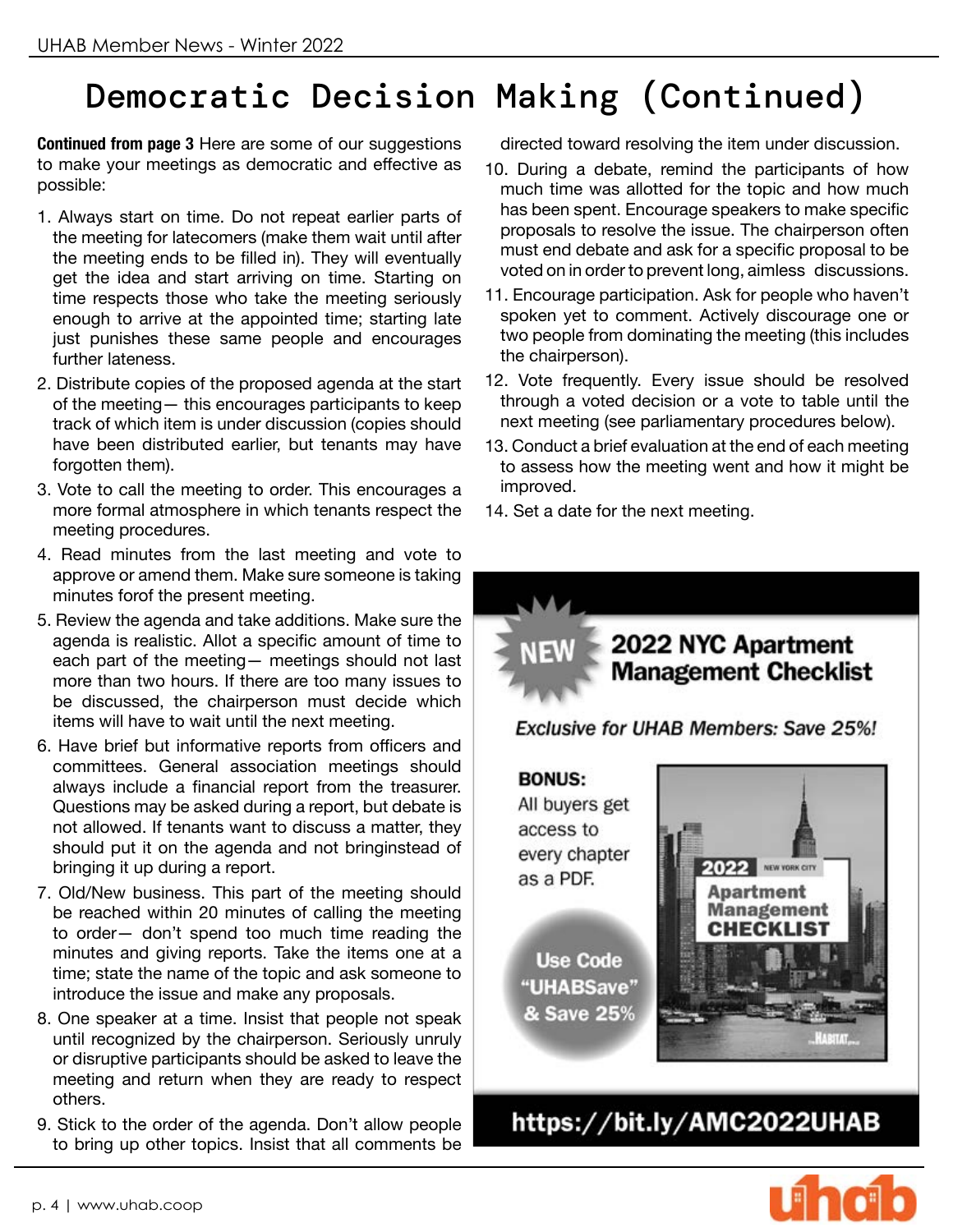## HDFC Spotlight: Shareholders on Environmental Justice & Energy Efficiency

Energy efficiency is crucial to keep HDFCs affordable and move toward a more sustainable future. In 2021, UHAB worked with different partners and programs to guide HDFCs through various energy efficiency upgrades and connect shareholders to the fight for climate justice. Buildings produce around 70% of greenhouse gasses in NYC, so HDFC shareholders are making a big difference by upgrading their buildings. Last month we interviewed two shareholders whose buildings have excelled in energy efficiency by completing small but very beneficial upgrades.

Estelle Bajou, secretary of an HDFC near Washington Heights explains:

"As a renter for most of my life, I often felt powerless to address the pollution generated by the buildings and neighborhoods in which I lived. Becoming a homeowner and shareholder is a dream come true, not just because it's given me access to affordable housing, but because it's empowered me to join my neighbors in making changes, big and small, toward a sustainable future for our building, city, and world."

With this newfound agency, Bajou has moved her building through a series of energy upgrades. Similarly, Michael Linden, vice president of an HDFC a few blocks away from Bajou's, uses his position on the board to act as an "advocate for green energy."

In 2021, both buildings upgraded their common area lighting to LED through an incentive program from Con Edison, and began the process of signing up for community solar, a free program where coops and individuals can save money on electricity bills without installing solar on their own roof. In the long term, both HDFCs hope to update their boiler systems to electric heat. Reflecting on his building's projects, Linden explains that "more often than not, energy upgrades end up saving your building money in the long run." Bajou adds that "our goals are both to conserve energy and save money. These upgrades are taking us in that direction."

In addition to improving building energy efficiency,

both board members are involved in community organizations that intersect with environmental justice. Linden recently joined a community garden and points out that "it relates to environmental justice because it is an equitable place for people to participate with low to virtually no barriers to entry." Bajou supports the New York City Environmental Justice Alliance by participating in marches, petitions and calls to political representatives, and donating where she can.

By working to reduce the carbon footprint in their building and connecting with local groups, Linden and Bajou serve as green leaders in the HDFC world. Speaking about environmental impact, Linden explains that "a collective group is more powerful than an individual . . . If the whole building decides to get upgrades it has a bigger impact." Shareholder initiative and teamwork allowed them to lower the buildings' carbon footprint and reduce costs. Moving forward, these buildings will continue to explore different pathways towards a carbon neutral future and continue to see energy savings.

Reach out to Lucia at 212-479-3359 or [santacruz@uhab.org](mailto:santacruz%40uhab.org?subject=) to learn more.

#### DON'T FORGET TO GET YOUR BOOSTER!

COVID 19 booster shots are available and free to all New Yorkers who have been fully vaccinated for more than 6 months. This includes anyone above age 18 who got any vaccine, or New Yorkers above 16 who got a Pfizer vaccine.

Your booster shot can be any of the three authorized vaccines. If you got Pfizer or Moderna the first time you were vaccinated, it's recommended to get the same vaccine as you got the first time. If you received the Johnson and Johnson vaccine, all three vaccines are fine as boosters.

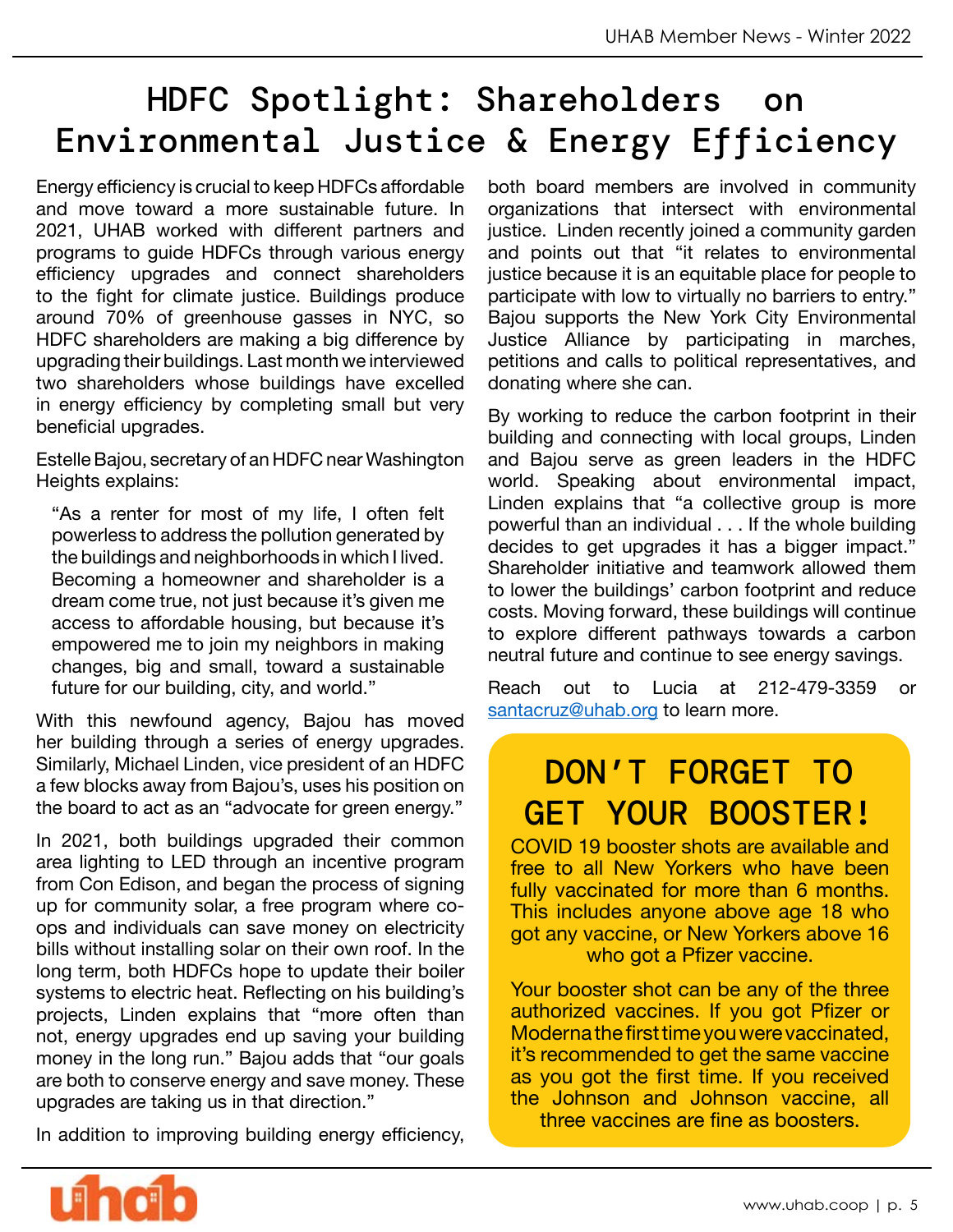## Looking For A Plumber, Manager, or Other Service? Use UHAB's Vendor Directory!

UHAB's Vendor Directory is the place to go to find anything from an exterminator to a lawyer to an electrician or cleaner. We recently updated our vendor directory : now you can easily look for a cooperative business, a minority or woman-owned business, or a Spanish-speaking business.

We rely on our community to keep this free resource up to date. If your HDFC works with a vendor that you love, we want to know so we

can promote them. This is a great way to support small businesses in your community, and make sure other HDFC co-ops get the best professional services. If you have a bad experience with a vendor from our directory, we want to know about that too, so we can make sure we're promoting the best, most reputable businesses. You can leave a review for any business on our website at [www.uhab.org/vendor-directory](http://www.uhab.org/vendor-directory), or contact Clara at [weinstein@uhab.org](mailto:weinstein%40uhab.org?subject=) or (212) 479-3337.

## Affordable Housing Is For All: HDFC Leaders Group Picks a Name

For the past year, HDFC co-op members have been meeting monthly to discuss the biggest issues that affect their buildings, from COVID relief to high energy prices.

This group of organized HDFC shareholders seeks to promote the belief that HDFCs should be affordable and that everybody should live in safe housing; to grow in community and provide peer support for problem-solving in buildings; and to advance a shared political vision for housing justice.

Now, this group of HDFC co-op members has a name: Affordable Housing Is For All! This is one more big step in their journey to build political power among HDFC co-ops.

If you're an HDFC co-op shareholder interested in joining, contact Eliza at [klein@uhab.org](mailto:klein@uhab.org) or (212) 479-3346. We meet monthly and would love to have you with us!

## MAKE SURE WE CAN REACH YOU

It's a new year! Make sure you update your contact information with us so we can keep you and your neighbors up to date. Scan the QR code below or go to [www.uhab.org/contact](http://www.uhab.org/contact)



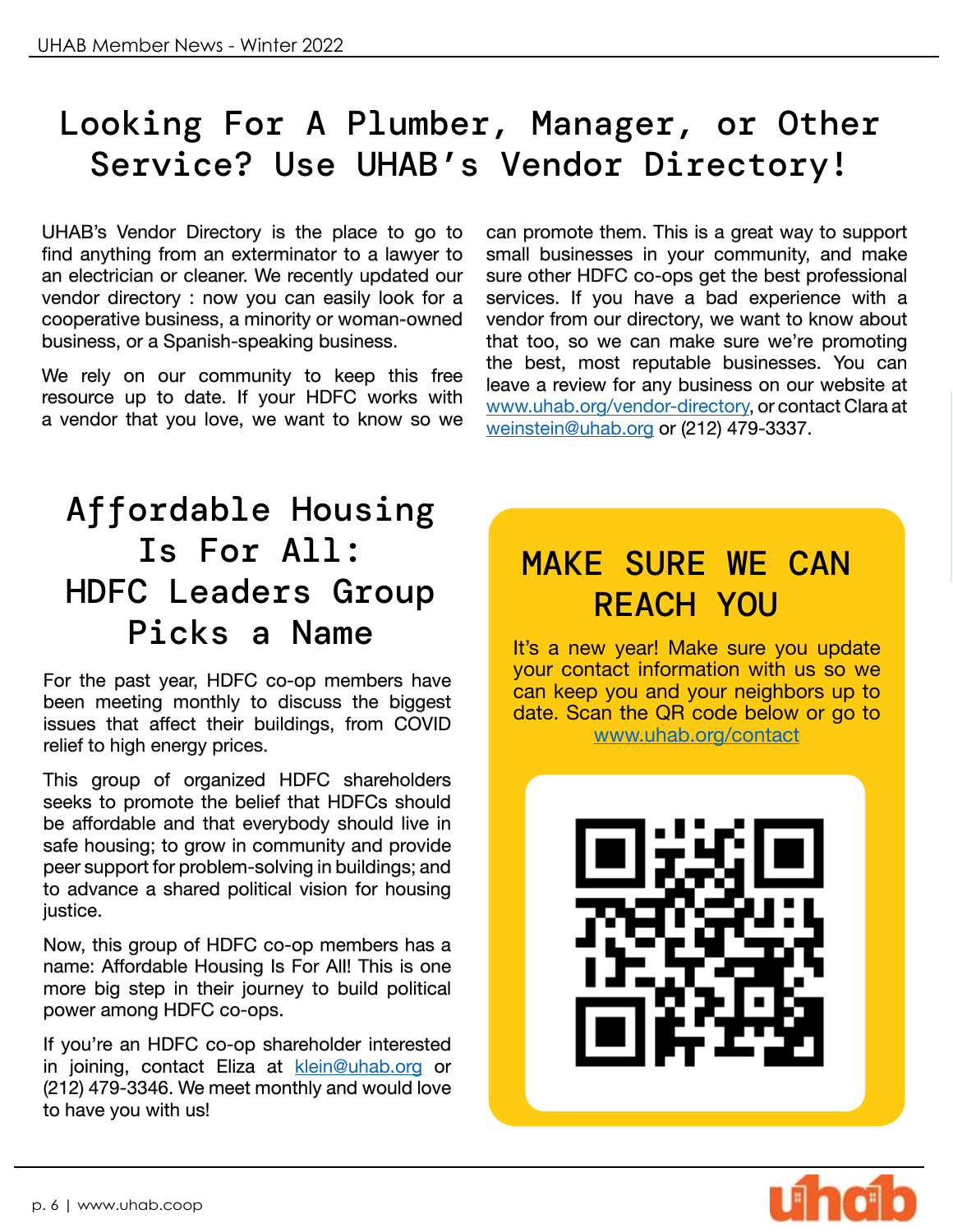

## "No hay otro lugar adonde ir una vez que llegas aquí" *La extraordinaria lucha de 2178 Atlantic Avenue HDFC para recuperar su edificio*

Earlene King es la presidente y 'tía' de más tiempo de la cooperativa, 2178 Atlantic Avenue en Oceanhill-Brownville, un barrio afroamericano en el este de Brooklyn. Durante su entrevista de historia oral en los fines de noviembre, llevaba una camisa color naranja brillante con una imagen de la silueta de un edificio con un grupo de personas festejando en la azotea. Las palabras "WE DID IT 2020" (Lo logramos 2020) brillaban frente de una puesta de sol brillante y la palabra BROOKLYN pintada bajo la imagen del edificio. La camisa se había hecho para una barbacoa del edificio en Agosto 2020 celebrando el fin de una lucha legal de un par de años para re-poseer su edificio embargado.

2178 Atlantic Avenue es fácil pasar por alto desde la calle – es un edificio residencial ordinario de cuatro pisos al lado de una calle de seis carriles – pero es un hogar atesorado para sus residentes, quienes perseveraron atravesando una pesadilla burocrática para poder quedarse. Earlene nació y se crio en Brownsville Brooklyn, a una madre que vino de Carolina del Sur. A los 21 años, oyó de un programa de equidad de sudor a través de su hermano, que se había enterado por un sacerdote en la parroquia local. Junto con su hermano y dos otros vecinos escogió a 2178 Atlantic Avenue como un edificio para rehabilitar y habitar en

coordinación con HPD y UHAB. Dos años después se mudaron y Earlene se añadio al comité de directores, donde ha quedado y presidido por casi 30 años. Casi todos los residentes en el edificio de 16 unidades han vivido en el edificio por más de una década.

No se dieron cuenta que el J51 exención de impuestos inmobiliarios se caducó en 2005 hasta que los impuestos inmobiliarios subieron muy altos y los pagos de hipoteca subieron de \$3,200 a **Continuar en página 8** 



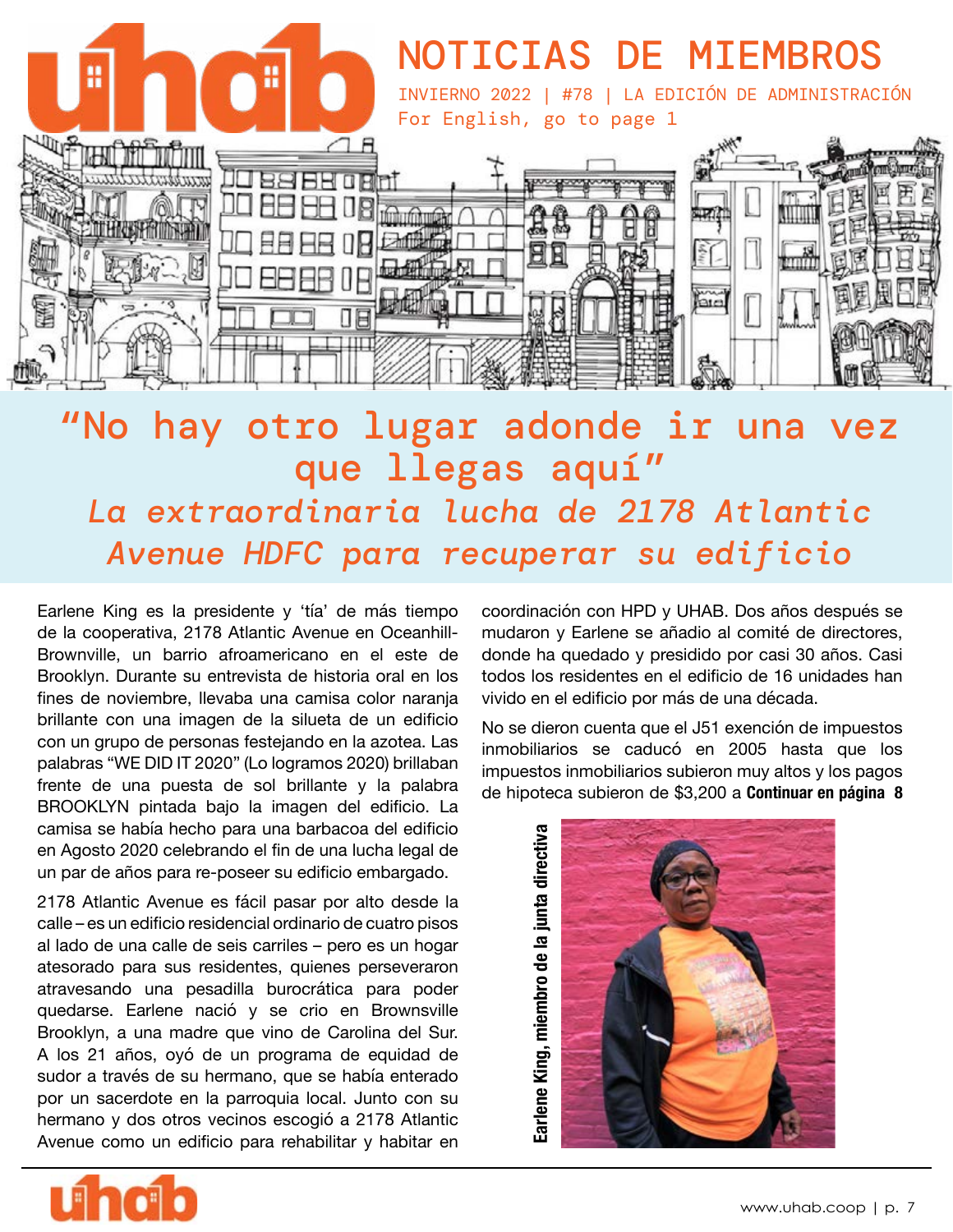## La Lucha de 2178 Atlantic Ave HDFC

**Continuado de página 7** \$8,500 dólares por mes – muy más allá de los medios económicos del edificio. El prospecto de perder el edificio, que ha albergado generaciones de familias, fue inconcebible: "Muchos de nosotros estábamos en pánico por no conocer el futuro," dijo Kayla, residente del co-op. "Yo creo que no conocer el futuro refiriéndose a la vivienda da más miedo que no conocer el futuro en otros aspectos de la vida."

Earlene y Kianah Adams, una madre joven que nació y se crio en el edificio y sirve en el comité de directores, guiaron a la cooperativa en la lucha para salvar su hogar. A Través de la relación entre UHAB y el edificio, conocieron a una profesora de abogacía en Brooklyn College donde encontraron consejo legal gratis. El edificio entró en una ejecución hipotecaria y fue subastado a un agente de bienes raíces, quien intentó agresivamente acosarlos fuera de la propiedad. Pero después que aclararon al juez que el edificio entró en ejecución hipotecaria no a causa de descuido financiero por parte de la cooperativa sino a causa de un cambio inesperado (la subida de los impuestos inmobiliarios), el juez concedió una estancia de 90 días en la transferencia de propiedad.

Buscaron apoyo de su miembro de consejo Darlene Mealy; ella renovó el J51 exención y les devolvió el pago atrasado de la exorbitante cantidad que la ciudad había cobrado de más, pero la HDFC no pudo recibir ese dinero porque ya no eran propietarios de su edificio embargado.

Earlene y Kianah declararon bancarrota y pasaron un año asistiendo a la corte ambos en persona y de manera virtual, yendo casi una docena de veces a audiencias judiciales para recuperar el edificio. Cuando lograron sacar un préstamo para acumular lo suficiente para recomprar el edificio del agente, el agente subió el precio de 500,000 dólares hasta 1.5 millón. La batalla legal – la cual el juez describió como 'extraordinaria' - se acabó en verano de 2020 cuando recuperaron el título de la propiedad.

Recuperar el edificio requirió recursos inmensos, incluyendo abogados comprometidos.

"Ellos dijeron, 'Vamos a asegurar que pueden salir de esto.' Y realmente nos ayudaron a hacer eso," dijo Kianah. Ella dio crédito a una coalición de personajes los abogados, miembros del consejo de la ciudad, Brooklyn College, Habitat for Humanity, UHAB — y luego añadió, ¡"y nosotros! Y nosotros," ella dijo mirando a Earlene. "Porque no hubo otra opción. Un "No" no fue una opción."

Kayla dio crédito a la comunidad unidad que habían construido en el edificio. "Me crie aquí, aunque no vivía aquí," ella dijo, "Vivía en los Atlantic Plaza Towers, pero cuando necesitaba llorar o reír, o comidas domingueras, me podías encontrar aquí." "Hay una política de 'puertas abiertas' dijo Kianah, " asi como 'Usted tiene un problema? Toca la puerta. Nadie se asusta." Kianah noto que como jóvenes sus amigas siempre querían venir a su edificio en vez de hospedarla. Vecinos (que no fueron residentes) pasarían el rato en la entrada del edificio. Ella sospechaba que "algo sobre la energía de este edificio" atraía a otros en el vecindario.

Earlene noto que gente que se mudaron del edificio a veces volvían para preguntar si tenían unidades vacías. Cuando pensaban mudarse en primer lugar Earlene siempre les dice "¿Para dónde vas?" Kianah asintió con la cabeza, "Es esto, esto es todo." "No hay otro lugar donde ir una vez que estas aquí. "Aquí tienes los mejores vecinos"

*¿Tienes una historia que contar sobre su cooperativa? Contáctate a Reb en* [ngu@uhab.org](mailto:ngu@uhab.org) *o al 646-494-8497.* 

*¿Está su edificio en peligro de ejecución hipotecaria o tiene problemas de deudas elevadas? Vaya a* [www.uhab.org/cip](http://www.uhab.org/cip ) *para obtener ayuda de UHAB.*



**De izquierda a derecha: Kianah Adams, Kayla y Earlene King**

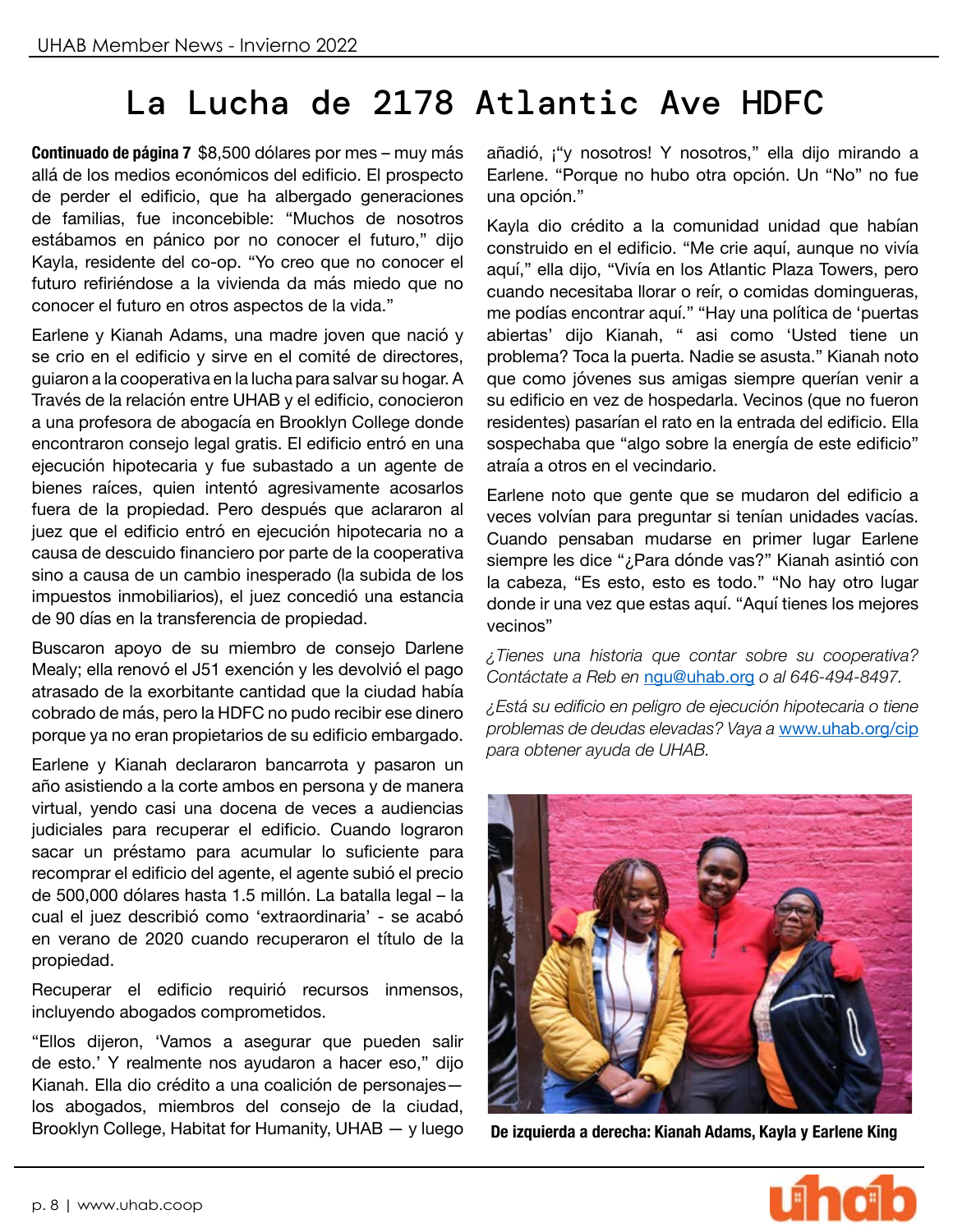## Pregúntale a UHAB: Sucesión en HDFCs

**Pregunte a UHAB es nuestra columna de asesoría para accionistas de HDFC. Si tiene alguna pregunta, envíe un correo electrónico avina@uhab.org o llame al (212) 479-3374.**

Estimada Molly,

Un pariente mayor que vive en un HDFC falleció recientemente. No tenía un testamento. Me gustaría mudarme al edificio. ¿Heredaré el apartamento?

Saludos,

Perdido en Loisaida

#### *Estimada Perdido,*

Antes de que pueda hacer cualquier cosa, tendrá que ganar el control de la herencia. Contrariamente a la creencia popular y a diferencia de los apartamentos de alquiler controlado y estabilizado, no hay "derechos de sucesión" oficiales en las cooperativas de HDFC. Por eso recomendamos que las accionistas siempre tengan un testamento. Incluso si has estado viviendo en un HDFC por años con un padre, tía, tío, primo, etc., no tendrá automáticamente los derechos al apartamento a menos que su nombre esté en el certificado de la acción. Incluso si usted es nombrado en un testamento, no tiene automáticamente derechos para residir en la unidad, usted sólo puede tener un derecho al valor de las acciones. De cualquier manera, tendrá que ir a la corte de subrogado. Si hay un testamento, usted debe probar el testamento y si no hay voluntad, usted solicita lo que se llama "Cartas de administración" para convertirse en el administrador del patrimonio del fallecido. Puede ser útil tener un abogado, pero no es necesario. El Grupo de Asistencia Legal de Nueva York (NYLAG) y la Clínica de la Facultad de Derecho de Brooklyn pueden proporcionar servicios pro-bono.

Si su objetivo es convertirse en accionista con derecho a residir en la cooperativa, eventualmente necesitará un certificado de acciones con su nombre, además de un arrendamiento propietario. Estos dos documentos combinados prueban la propiedad y su derecho a residir en el edificio. Pero solo tener el control de la herencia no garantiza que usted puede poner su nombre en el certificado de la acción y mudarse adentro: tendrá que aplicar formalmente lo que significa que usted necesita satisfacer los límites de la renta y satisfacer cualquier otro requisito. Además, es posible que necesita liquidar cualquier deuda pendiente que el patrimonio tenga con el HDFC con respecto a las tarifas de mantenimiento atrasadas, los cargos legales y las reparaciones de accionistas pagadas por el HDFC. Si no cumple los requisitos, todavía puede vender las acciones a través de los canales normales o transferir las acciones a un familiar siempre que cumplan con los requisitos. Si cumple con los requisitos, y son aprobados por la junta recibirá nuevos documentos de propiedad y se convertirá en el propietario legal del apartamento.

Buena suerte, y asegúrese de consultar la clase de UHAB sobre testamentos y sucesiones para obtener más información.

*Saludos, Molly*

## Toma de decisiones democráticas en las cooperativas: ¡Consejos y trucos!

El control comunitario democrático ayuda a que las cooperativas sigan fuertes y saludables. Significa que nadie tiene demasiado poder o responsabilidad y así se evita que los miembros de la cooperativa tengan demasiado trabajo y se agoten. También significa que la cooperativa refleja los intereses de todos los accionistas, no solo de algunos. El control democrático comunitario no solo aplica a las cooperativas de vivienda; desde escuelas a bancos a nuestra red de energía, le gente puede controlar los sistemas que afectan nuestras vidas. Esto crea instituciones más justas y equitativas. El control comunitario democrático directo es solo una de las demandas principales del Movimiento por las vidas negras: "demandamos un mundo donde los más impactados en nuestras comunidades controlen las leyes, instituciones, y políticas que están hechas para servirnos a nosotros– desde nuestras escuelas a nuestros presupuestos locales, economías, **Continuar en página 10** 

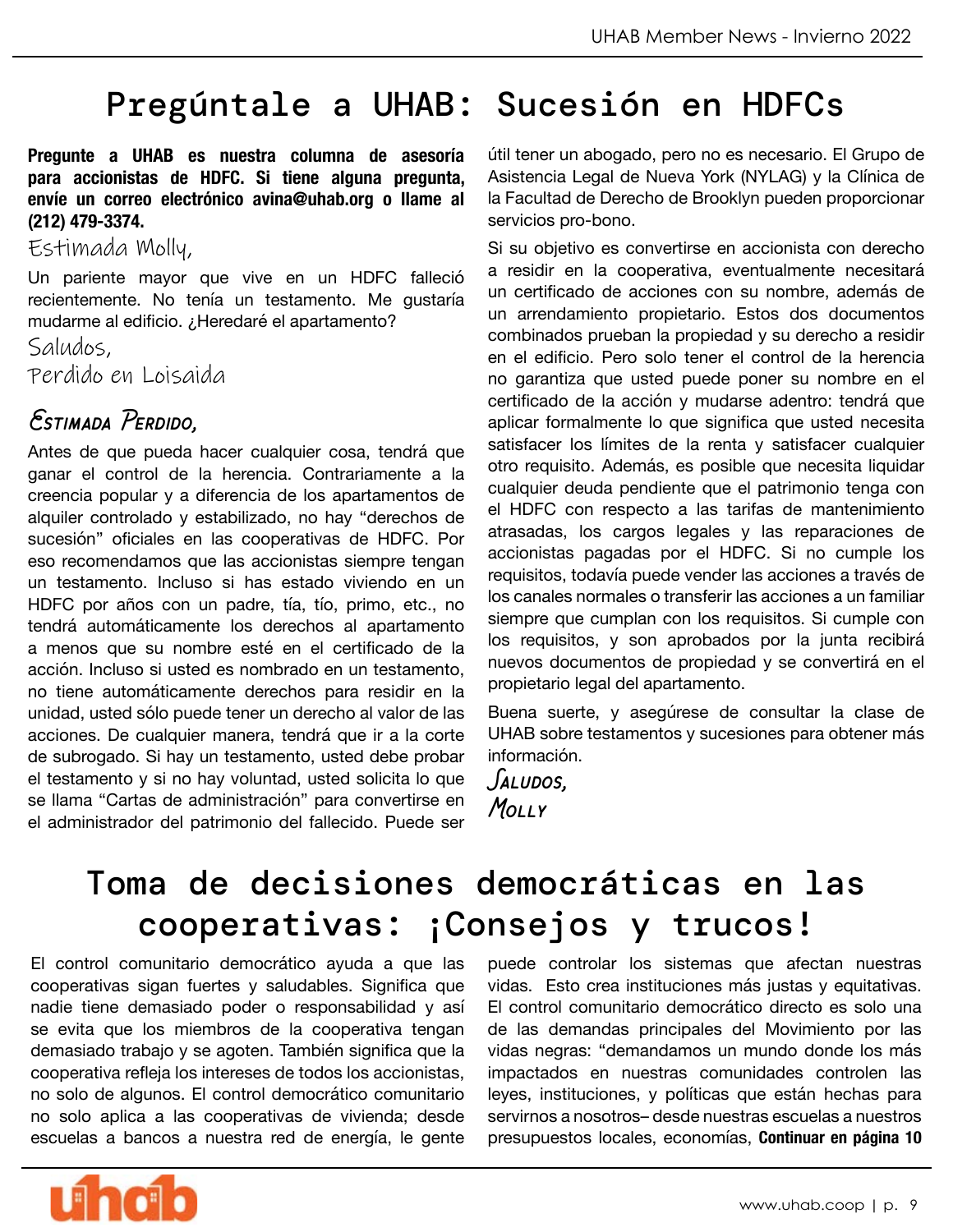## Toma de decisiones democráticas

**Continuado de página 9** departamentos de policía, y nuestra tierra– al mismo tiempo reconocemos que los derechos e historias de nuestra familia indígena también tienen que ser respetados."

Gestionar una reunión útil y eficiente es una forma de priorizar la toma democrática de decisiones en su cooperativa. Aunque el conflicto y desacuerdo es normal en las cooperativas, asegurarse de que todas las voces sean escuchadas y que las reuniones de su HDFC sean eficientes puede ayudar a que su cooperativa opere más eficientemente.

Aquí están algunas de nuestras sugerencias para hacer que sus reuniones sean lo más democráticas y eficientes posibles:

- 1.Siempre empiece a tiempo. No repita partes de la reunión para los que lleguen tarde (haga que esperen hasta que la reunión se acabe para ponerlos al día). Eventualmente, ellos se darán cuenta y empezarán a llegar a tiempo. Empezar a tiempo respeta a los que se toman las reuniones en serio y empezar tarde castiga a estas mismas personas y alienta más retraso.
- 2.Distribuya copias de la agenda propuesta al principio de la reunión — esto alienta a los participantes a seguir los temas bajo discusión (usted debería de haber distribuido copias antes de la reunión, pero los inquilinos pueden olvidar traerlas).
- 3.Voten para declarar abierta la sesión. Esto alienta un ambiente más formal en el que los inquilinos respetan los procedimientos de la reunión.
- 4.Lean los minutos de la reunión pasada y voten para aprobar o modificarlos. Asegúrese de que alguien esté tomando notas sobre la reunión presente.
- 5.Revise la agenda y tome adiciones. Asegúrense de que la agenda sea realística. Asigne una cantidad de tiempo específica a cada parte de la reunión — las reuniones no deberán durar más de dos horas. Si hay demasiados temas para discutir, el moderador deberá decidir qué puntos tendrán que esperar hasta la siguiente reunión.
- 6.Los informes de los directivos y los comités deben ser breves pero informativos. Las reuniones de la asociación general deben incluir siempre un informe financiero del tesorero. Se pueden hacer preguntas durante el informe, pero no se permite debatir. Si los inquilinos quieren discutir un asunto, deben agregarlo a

la agenda en lugar de plantearlo durante el informe.

- 7.Temas viejos/nuevos. Usted deberá llegar a esta parte de la reunión dentro de los primeros 20 minutos de la apertura de la sesión, sin dedicar demasiado tiempo a la lectura de las notas y a la presentación de informes. Aborde los temas de uno en uno; diga el nombre del tema y pida a alguien que lo presente y haga propuestas.
- 8.Un orador a la vez. Insista que la gente no hable hasta que sea reconocida por el moderador. Se debe pedir a los participantes demasiado revoltosos o disruptivos que abandonen la reunión y vuelvan cuando estén dispuestos a respetar a los demás.
- 9.Respete la agenda. No permita que se introduzcan otros temas. Insista en que todos los comentarios se dirijan a resolver el punto que se está debatiendo.
- 10. Durante un debate, recuerde a los participantes el tiempo asignado al tema y cuánto se ha gastado. Aliente a los oradores a hacer propuestas concretas para resolver el tema. A menudo, el moderador debe poner fin al debate y pedir que se vote una propuesta concreta para evitar discusiones largas y sin sentido.
- 11. Fomente la participación. Pida a las personas que aún no han hablado que comenten. Desaliente activamente que una o dos personas dominen la reunión (esto incluye al moderador).
- 12. Voten con frecuencia. Todos los asuntos deben resolverse mediante una decisión votada o una votación para posponerlos hasta la siguiente reunión (puede encontrar los procedimientos parlamentarios más adelante).
- 13. Realice una breve evaluación al final de cada reunión para valorar cómo ha ido la reunión y cómo podría mejorarse.
- 14. Agende la fecha para la próxima reunión.



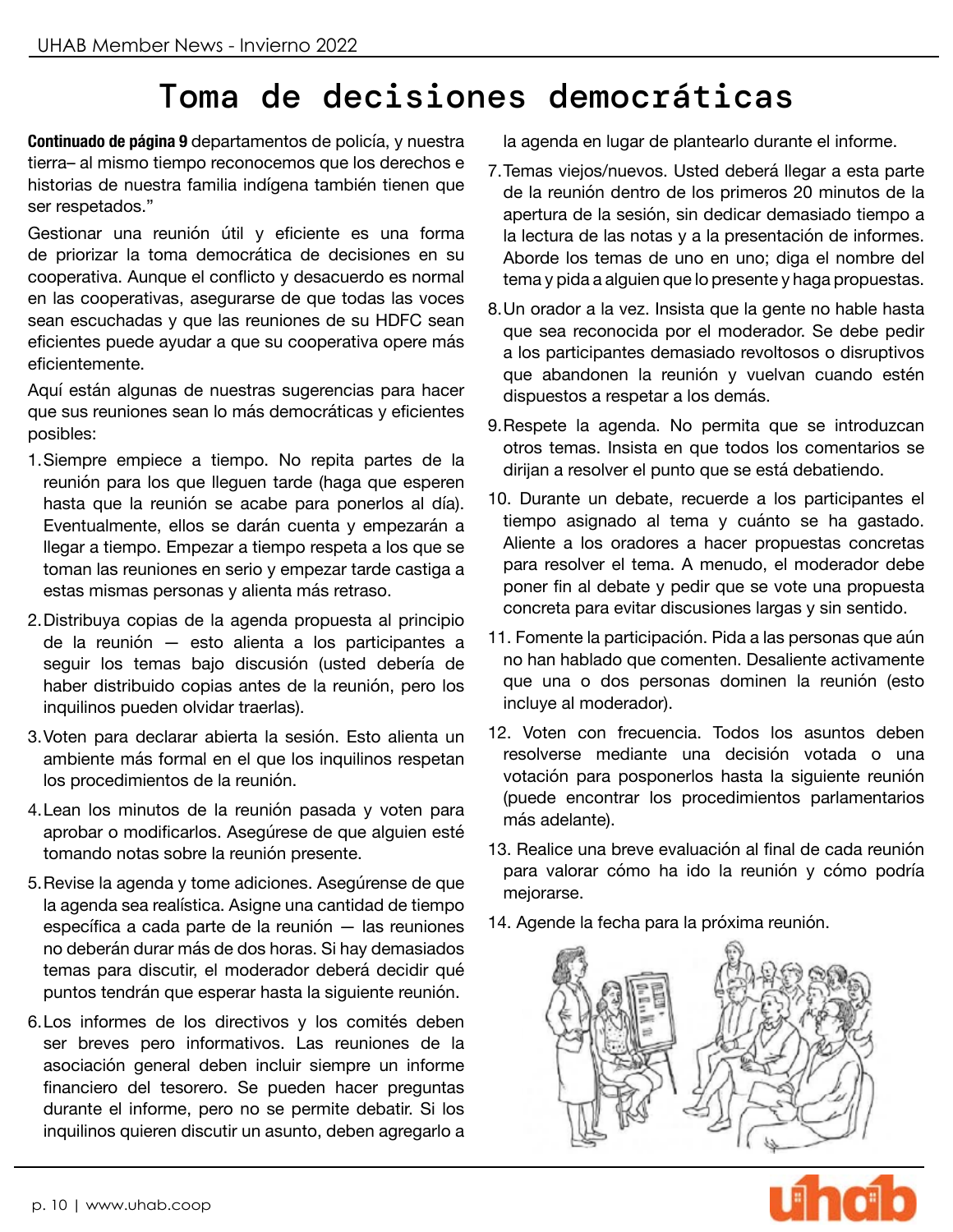## Accionistas reflexionan sobre la justicia ambiental y la eficiencia energética

La eficiencia energética es crucial para mantener los HDFC asequibles y avanzar hacia un futuro más sostenible. En el 2021, UHAB trabajo con diferentes socios y programas para guiar a los HDFC a través de varias actualizaciones de eficiencia energética y conectar a los accionistas con la lucha por la justicia climática. Los edificios producen alrededor del 70% de los gases de efecto invernadero en Nueva York, por lo que los accionistas de HDFC están haciendo una gran diferencia al actualizar sus edificios. El mes pasado entrevistamos a dos accionistas cuyos edificios se han destacado en eficiencia energética al completar mejoras pequeñas pero muy beneficiosas.

Estelle Bajou, secretaria de un HDFC cerca de Washington Heights explica:

"Como inquilina durante la mayor parte de mi vida, a menudo me sentí impotente de hacer frente a la contaminación generada por los edificios y vecindarios en los que vivía. Convertirme en propietaria y accionista es un sueño hecho realidad, no solo porque me ha dado acceso a una vivienda asequible, sino porque me ha permitido unirme a mis vecinos para hacer cambios, grandes y pequeños, hacia un futuro sostenible para nuestro edificio, ciudad y mundo."

Con esta nueva agencia, Bajou ha llevado a su edificio a través de una serie de mejoras energéticas. Del mismo modo, Michael Linden, vicepresidente de un HDFC a pocas cuadras de Bajou, utiliza su posición en la junta para actuar como un "defensor de la energía verde".

En el 2021, ambos edificios actualizaron la iluminación del área común a LED a través de un programa de incentivos de Con Edison, y comenzaron el proceso de inscribirse en energía solar comunitaria, un programa gratuito donde cooperativas y personas pueden ahorrar dinero en las facturas de electricidad sin instalar energía solar en su propio techo. A largo plazo, ambos HDFC esperan actualizar sus sistemas de calderas a calor eléctrico. Reflexionando sobre los proyectos de su edificio, Linden explica que "la mayoría de las veces, las actualizaciones de energía terminan ahorrándole dinero a su edificio a largo plazo". Bajou añade que "nuestros objetivos son tanto conservar energía como ahorrar dinero. Estas mejoras nos están llevando en esa dirección".

Además de mejorar la eficiencia energética de los edificios, ambos miembros de la junta están involucrados en organizaciones comunitarias que se interconectan con la justicia ambiental. Linden se unió recientemente a un jardín comunitario y señala que "se relaciona con la justicia ambiental porque es un lugar equitativo para que las personas participen con barreras de entrada bajas o prácticamente nulas". Bajou apoya a la Alianza de Justicia Ambiental de la Ciudad de Nueva York participando en marchas, peticiones y llamadas a representantes políticos, y donando cuando puede.

Al trabajar para reducir la huella de carbono en su edificio y conectarse con grupos locales, Linden y Bajou sirven como líderes ecológicos en el mundo de los HDFCs. Hablando sobre el impacto ambiental, Linden explica que "un grupo colectivo es más poderoso que un individuo... Si todo el edificio decide obtener mejoras, tiene un mayor impacto". La iniciativa de los accionistas y el trabajo en equipo les permitieron reducir la huella de carbono de sus edificios y reducir los costos. En el futuro, estos edificios continuarán explorando diferentes caminos hacia un futuro neutro en carbono y continuarán viendo ahorros de energía.

## ¡NO SE LE OLVIDE PONERSE LA VACUNA DE REFUERZO DE COVID 19!

Las vacunas de refuerzo de COVID 19 son disponibles y gratuitas para todos los neoyorquinos mayores de 18 años que se hayan vacunado completamente hace más de 6 meses. O los neoyorkinos mayores de 16 años que se pusieron vacuna de Pfizer. Su vacuna de refuerzo puede ser cualquiera de las tres vacunas autorizadas. Si usted se vacunó con Pfizer y Moderna la primera vez, es recomendado que se ponga el mismo tipo de vacuna para el refuerzo. Si usted recibió la Johnson and Johnson, cualquiera de las tres vacunas está bien como refuerzo.